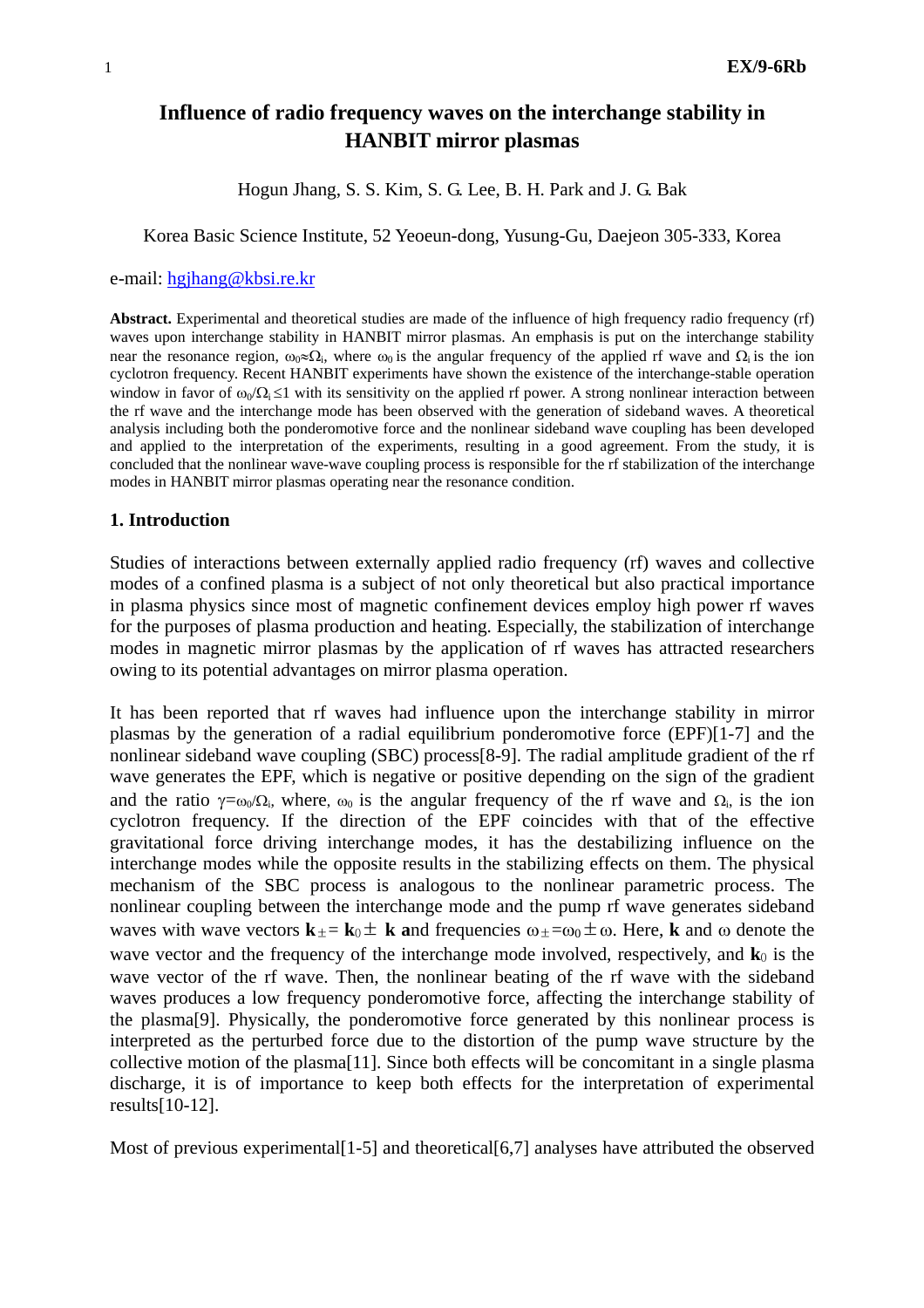improvement of the interchange stability to the rf-generated EPF. The efficacy of the SBC process on interchange stability has been regarded to be weak or negligible[12]. In the present study, we report experimental and theoretical observations in the HANBIT mirror device that the nonlinear rf-interchange mode interaction is the dominant process for determining the stability near the ion cyclotron resonance region implying  $|\gamma_1| \leq 0.1$ , in contrast to the previous conclusions.

#### **2. The HANBIT device and experimental setup**

The HANBIT device is a magnetic mirror machine, consisting of a central cell of simple mirror geometry, an anchor cell, a plug cell, a fan-out tank and a cusp tank[13]. The central cell length is 420 *cm*. The rf antenna used in the present experiments is connected to a 500 *kW* rf transmitter the frequency of which is fixed at 3.5 *MHz* in normal operations. The antenna is located at  $(r, z) = (20.0, -45.0)$  in the central cell, where r and z represents the radial and axial position in *cm* unit, respectively. It is a copper cylinder the current path and the resulting rfplasma coupling of which are similar to those of Nagoya Type-III antenna[14]. In typical HANBIT discharges, the rf power is applied from time *t*=0 to its desired value during 20 *msec* ramp up phase for plasma production, sustained for 180 *msec*, and ramped down for 30 *msec*. The midplane magnetic field is in the range of  $0.22 < B_0(T) < 0.24$  with the mirror ratio of ~10. The baseline pressure is ~1.0×10<sup>-4</sup> *mtorr*. The neutral pressure in the central cell is ~  $1.0\times10^{-2}$  *mtorr*, making the effects of ion-neutral collisions on interchange modes nonnegligible ( $v_i \sim 10 \ kHz$ ). Two gas boxes that are located at  $z = \pm 100 \ cm$  provide the hydrogen fuel puffing for the plasma initiation.



*FIG. 1. Appearance of the operation window in favor of* γ*<1 for normal HANBIT discharges when (a)*  **Time (sec) Time (sec)** <sup>γ</sup>*=1.03 and (b)* γ*=0.97.* 

In normal HANBIT discharges, we have observed the operation window within which a plasma discharge is carried out successfully, in a reproducible manner. A successful plasma discharge is obtained with the good line density behavior when the discharge condition is within the operation window, whereas the discharge is brought to an end by either the plasma production failure or the plasma termination during the operation when the condition is outside of it. The operation window has been found to be a sensitive function of the applied rf power and the value  $\gamma = \omega_0/\Omega$  with a preference for  $\gamma \leq 1$ . Increase of rf power generally results in the slight expansion of the operation window into  $\gamma \geq 1$  region while the decrease of it gives rise to the reduction of the operation window. Figure 1 shows the appearance of the operation window in normal discharges described above. The existence of the operation window was attributed to the rf effects on interchange stability although the exact mechanism leading to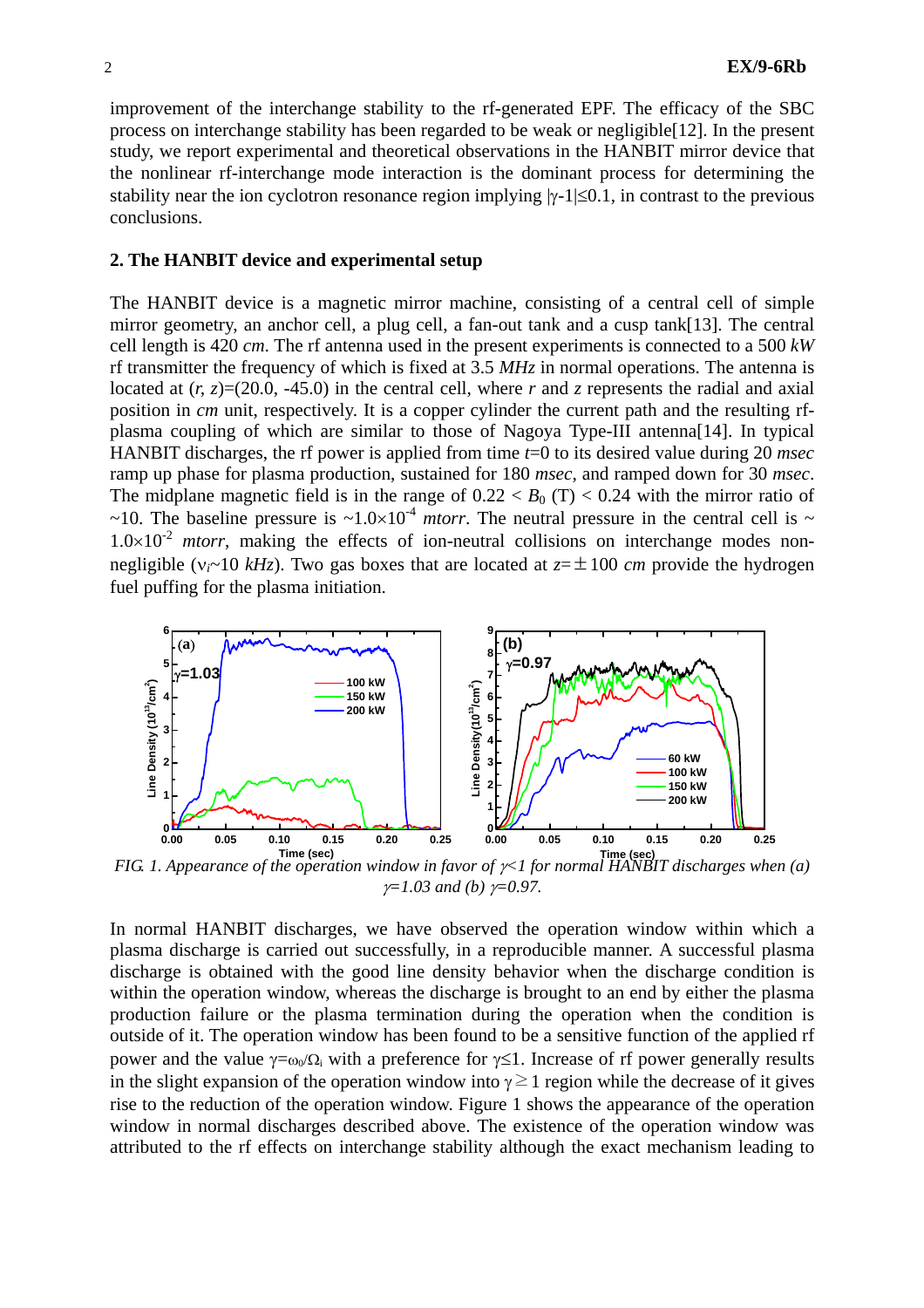the stabilization had not fully investigated. In the experiments reported here, we operated the device in the simple mirror geometry by turning off the anchor coil current to eliminate undesirable influences from the anchor fields on the rf wave propagation and interchange stability. Then, it is expected that the interchange stability depends only on rf characteristics and the confining magnetic fields.

Probe systems in the HANBIT device<sup>[15]</sup> are used as main diagnostic tools in this study. There are five arrays of fixed edge probes along the axial direction of the central cell, two of which are used to measure the azimuthal and parallel characteristics of the density fluctuation with 800 *kHz* sampling rate. The first array (array I) is located at  $(r, z) = (8.0, 204.8)$  (near the mirror throat) and the other one (array IV) is placed at  $(r, z) = (16.0, -99.9)$ . Each array has eight single probe tips at a fixed radial position. A triple Langmuir probe system, which is movable in the radial direction, is placed at the midplane of the central cell. The system has triple probe tips, the dimension of which is the same as that of the fixed edge probe. It was used for the measurement of radial electron temperature and density profiles of the central cell plasma. The profile measurement was carried out on a shot by shot basis. Thus, a careful after-shot analysis has been performed to ensure the identity of each experiment. A magnetic probe array, which is located at  $(r, z)=(17.8, 80.2)$ , consists of four pick-up probes. It measures the azimuthal characteristics of fluctuating magnetic fields with 10 *MHz* sampling rate.

## **3. Experimental results**

Power variation experiments were employed for the systematic investigation of the rf influence on the interchange stability: (1) the power excursion, (2) power step, and (3) the power modulation. Here, results for the power excursion experiments are presented and analyzed in detail since the physical interpretation of the results of the other power variation experiments is almost identical to that of the power excursion experiments.



*FIG. 2. (a) Time evolution of applied rf power (blue) and line averaged plasma densities for three values of*  $\gamma = \omega_0 / \Omega_i$  *(black, green, and red lines for*  $\gamma = 1.03$ , 1.01, and 0.99, *respectively*) *in power excursion experiments. Slight increase of* γ *leads to the significant reduction of the discharge*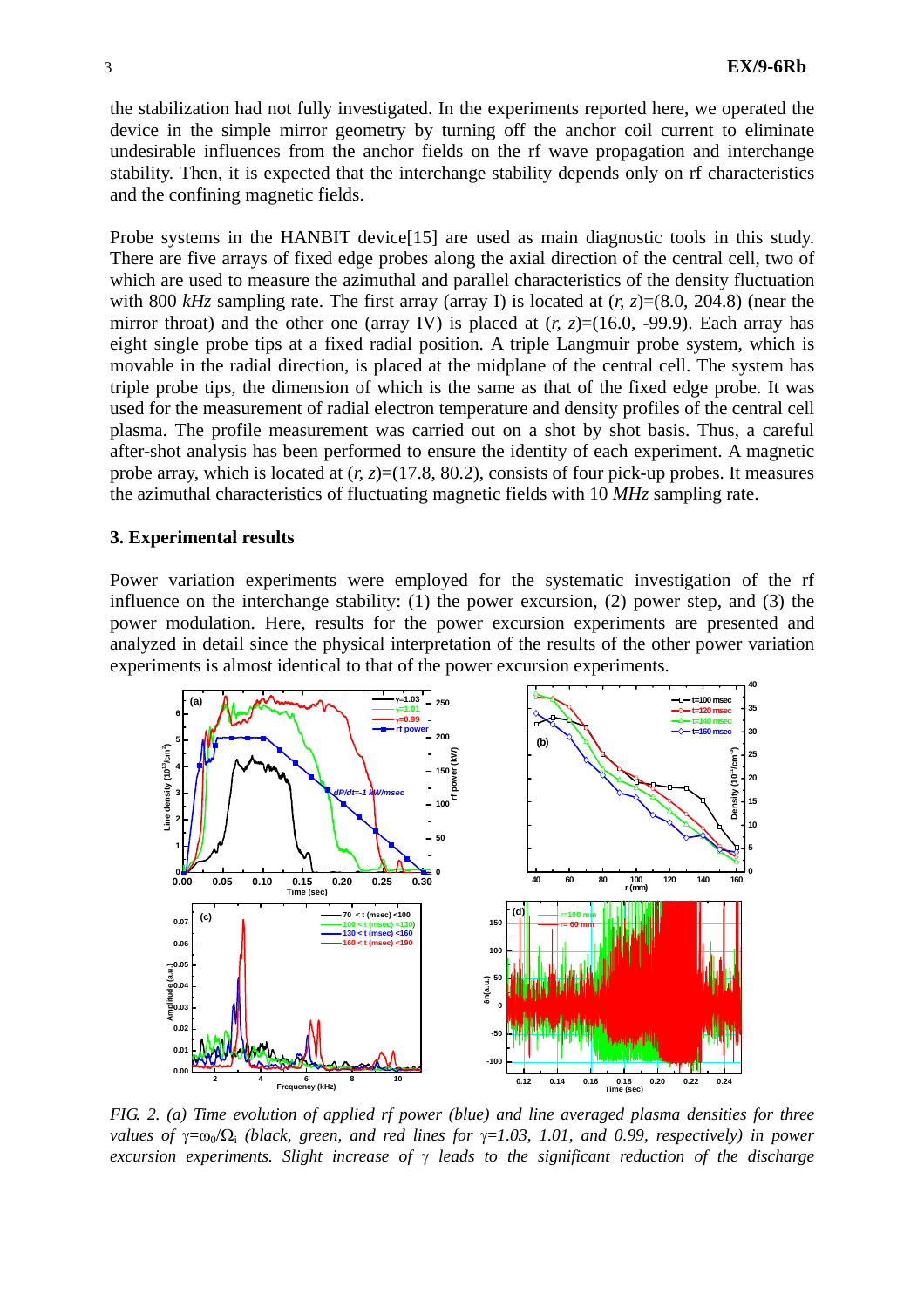*termination time. (b) Radial density profiles at different time points during a power excursion discharge.* γ*=1.01 has been used. (c) Fast Fourier transform of an edge probe data in different time intervals (*γ*=1.01). A strong and coherent fluctuation centered at ~3 kHz starts to develop from time t*≈*133 msec (Prf* ≈*167 kW). (d) Time evolution of density fluctuations at two radial positions (red:r=10.0 cm, green:r=6.0 cm).* 

Figure 2(a) represents time traces of the applied rf power and line averaged densities for three γ values (γ=0.99, 1.01, 1.03) during the power excursion experiments. The rf power is increased to 200 *kW* for 20 *msec*, remained flattop for 80 *msec*, and ramped down to zero with the power variation rate  $dP_r/dt = -1$  kW/msec. During the power excursion period, the plasma passes through the stable operation window, leading to the discharge termination when the rf power is below a threshold value as shown in Fig. 2(a). When  $\gamma$  is slightly larger than 1, the threshold power increases resulting in the earlier termination of the plasma discharge. Thus, the plasma is more vulnerable to the plasma termination when  $\gamma \geq 1$ , which confirms the empirical observations in normal discharges. Note that a slight change of  $\gamma$  leads to the significant change of the discharge termination time indicating the sensitivity of the operation window to the applied rf power and  $\gamma$ . The density profiles at various time points are given in Fig. 2(b). It shows a centrally peaked profile shape and changes little during the power excursion period.

In order to find the onset time of the plasma termination procedure and the corresponding threshold rf power, the fast Fourier transforms on edge probe data at different time intervals were carried out the results of which when  $\gamma=0.99$  is shown in Fig. 2(c). A strong and coherent fluctuation centered at  $\sim 3$  kHz begins to develop from *t*=133 *msec* ( $P_T$ =167 kW). The plasma density starts to collapse ~70 *msec* after the onset of the edge fluctuation. The duration of the fluctuation prior to the beginning of the plasma termination is shortened by the decrease of  $\gamma$ . In power excursion experiments, this low frequency instability is usually observed to develop from the plasma edge and propagate into the core region, as indicated in Fig. 2(d) where the density fluctuation levels at two different radial positions are compared. However, in power step or modulation experiments implying the impulse variation of the rf power, it develops simultaneously across the entire plasma column.



*FIG. 3. Edge density fluctuations measured by (a) two probes in the same field line along the axial direction representing the flute-type mode structure, and (b) four probes in the array IV showing the mode rotation in tthe ion diamagnetic direction).* 

Figure 3(a) shows the density fluctuations measured by two probes at the same field line along the axial direction. The measured value of  $k_{\parallel}$  for the fluctuation is found to be zero,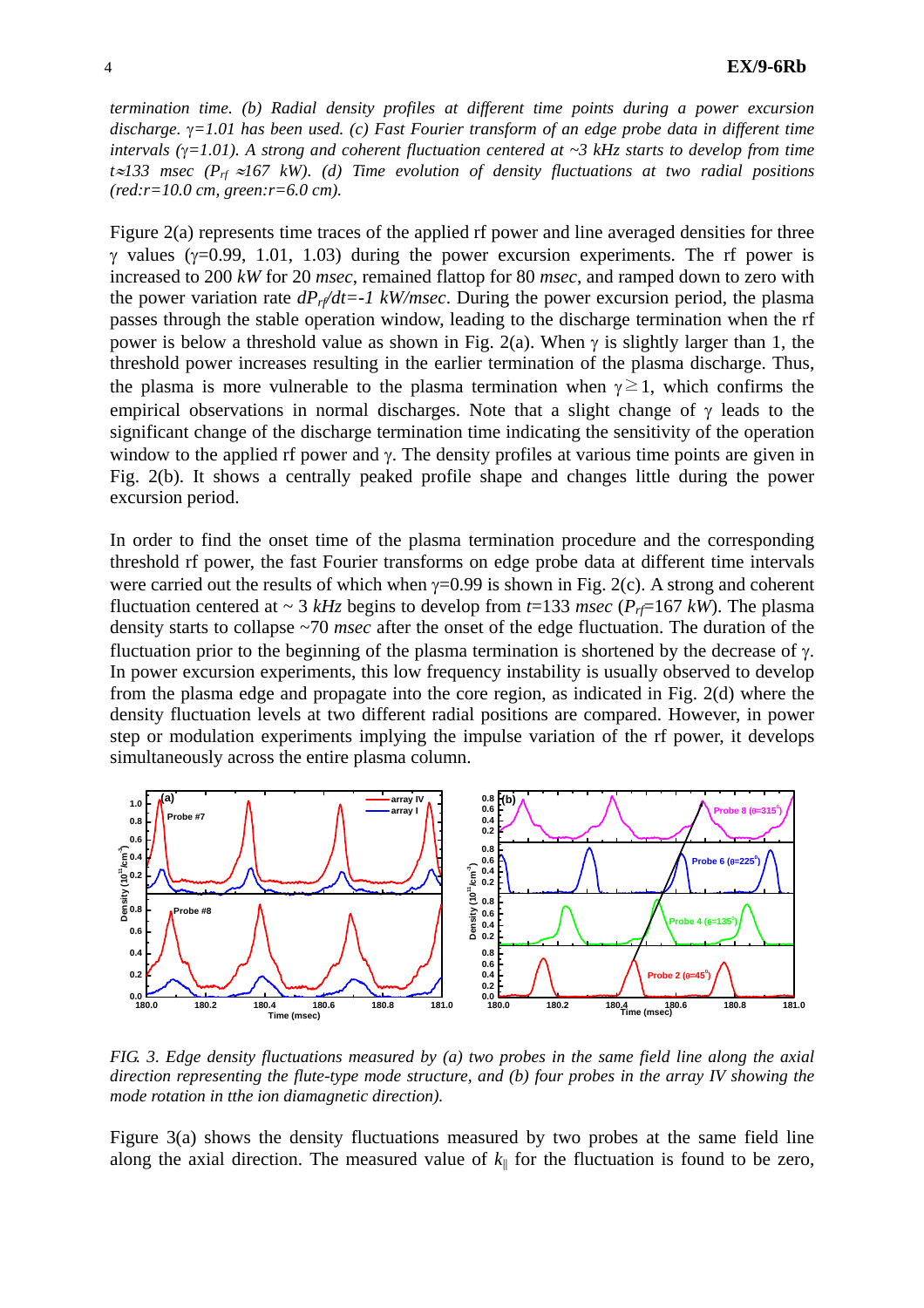indicating that it is a flute type mode. The mode rotates with  $\sim$ 3 *kHz* in the ion diamagnetic direction, as shown in Fig. 3(b) where the plasma densities measured by four edge probes in array IV are plotted as a function of time. Thus, the mode is identified as  $m=1$  interchange mode. This low frequency  $m=1$  interchange mode was observed for almost all the discharges ended up with a plasma termination including those given in Fig. 2(a). A similar behavior of the plasma when the interchange mode is destabilized has also been observed in GAMMA 10 tandem mirror when the anchor plasma beta is not sufficient to stabilize interchange modes in the central cell plasma[16].

A strong modulation of the high frequency rf wave with the interchange mode, and the resulting deformation of the wave envelop, which is typical phenomena in the nonlinear plasma process, was observed as shown in Fig. 4(a). Figure 4(b) represents the fast Fourier transform of the magnetic probe data, showing strong peaks at sideband frequencies  $\omega_0 \pm \omega$  as well as at  $\omega_0$ . The Fourier amplitude of the lower sideband has been usually observed to be stronger than that of the higher one.



*FIG. 4 (a) Fluctuating magnetic field measured by a magnetic pick-up coil showing a strong modulation of the high frequency rf wave with the interchange mode. (b) Fast Fourier transform of the magnetic probe data given in (a). Strong peaks at sideband frequencies*  $\omega_{\pm} = \omega_0 \pm \omega$ *, where*  $\omega_0 \cdot \omega$  *is the angular frequency of the rf wave (interchange mode), are observed.* 

### **4. Interpretation**

For the interpretation of the experimental results, a local theory of the rf influence on the interchange stability in mirror plasmas has been developed taking both the EPF and the nonlinear SBC mechanism into account[17]. Effects of ion-neutral collisions were also included since they could not be neglected in HANBIT experimental conditions, as mentioned before. The theory is based on a set of two fluid equations coupled with Maxwell equations for the rf wave and electromagnetic sideband waves in the cold plasma limit. From Ref. 17, the dispersion relation for the interchange mode having wave number **k** and frequency ω is given by

$$
\omega^2 + \left[ (\tau - 1)\omega_{gi} + i\,\nu_i \right] \omega + \gamma_G^2 = \gamma_{PM}^2 \tag{1}
$$

where  $\tau = T_e/T_i$ ,  $\omega_{ei} = -k g_i/m_i\Omega_i$  with  $g_i$  representing the effective gravitational force simulating the centrifugal force originated from the field line curvature,  $v_i$  is the ion-neutral collision whose square root is the usual growth rate of the frequency,  $\gamma_G^2 = (k / k_n)(\tau + 1)\omega_{gi} \Omega_i$ ,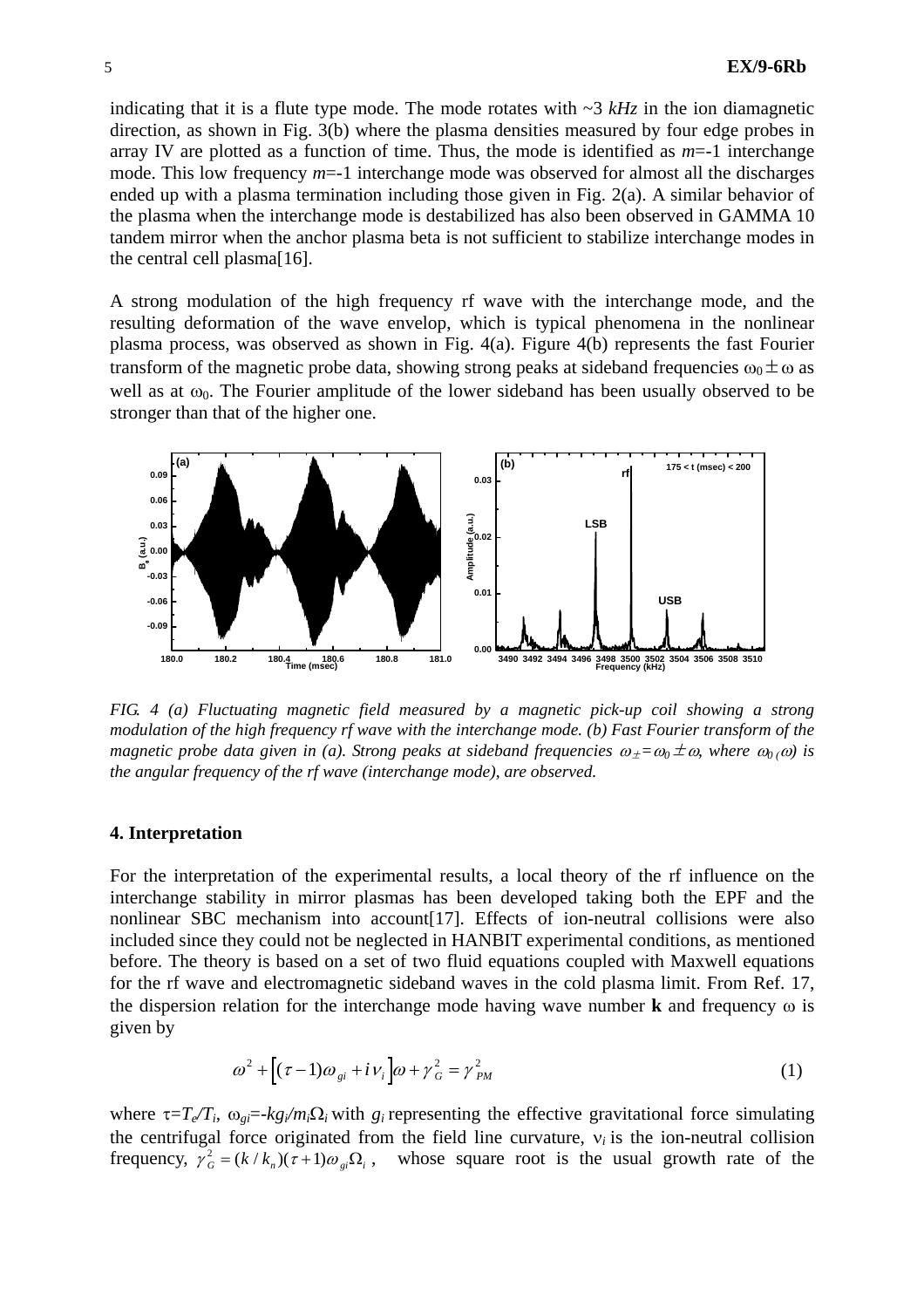interchange mode in the presence of the effective gravitational force, and  $k_n \equiv \vec{\nabla} n_0 / n_0$ . The  $\gamma_{PM}^2$  in the right hand side of Eq. (1) represents rf effects on the interchange stability. The total rf contribution to the interchange mode is divided into the EPF part and the SBC component,  $\gamma_{PM}^2 = \gamma_{SB}^2 + \gamma_{RF}^2$ , where

$$
\gamma_{W}^{2} = \frac{k_{n}e^{2}}{m_{i}} \sum_{j=1}^{3} \sum_{\alpha} \frac{\omega_{p\alpha}^{2} \left[ (\omega_{0} + \sigma_{j}\Omega_{\alpha})K_{1j}^{W} + i\nu_{\alpha}K_{1j}^{W} \right]}{\omega_{0} \left[ (\omega_{0} + \sigma_{j}\Omega_{\alpha})^{2} + \nu_{\alpha}^{2} \right]} |E_{\omega_{0}}^{j}|^{2}
$$
(2)

with *W=SB* or *RF* denoting the contributions from sideband wave fields and pump rf wave fields, respectively. In Eq. (2),  $\omega_{pa}$  is the plasma frequency of the particle species  $\alpha$ ,  $\sigma_{(1,2,3)}$ =(-1,1,0), and  $E_{\omega_0}^j$  is the rf electric field for the *j*-th component. The complication in Eq. (2) comes from the  $K_j^W$  terms the expressions of which and detailed derivations of Eqs. (1) and (2) are referred to Ref. 17.

We combined the theory with a full rf wave simulation code for a self-consistent analysis of the experimental results. The exploitation of the full wave simulation code makes it possible to incorporate the effects of the realistic antenna geometry, the conducting structures such as limiters, the axial inhomogeneity of the mirror magnetic field, the axial plasma density profile, and the inhomogeneity of rf fields in axial and radial directions. After a full rf wave simulation using experimental data, the rf fields are decomposed into Fourier components in axial direction for the stability analysis. Then, each Fourier component contributes independently to the rf-interchange mode interaction through Eq. (2).

Figure 5 shows radial intensity profiles for the *L* and *R* components of the rf electric fields. The plasma density profile and experimental conditions are taken from Fig. 1(b) at  $t=120$ *msec*. Figure 5(a) represents axially averaged fields, and Fig. 5(b) indicates the dominant Fourier component in axial direction. In the present study, the rf field profiles in Fig. 5 are used for the reference stability analysis since they do not change significantly during the power excursion period.



*FIG. 5. L and R components of rf electric fields when* γ*=1.01. (a) Axially averaged and (b) one dominant Fourier component of the rf field are plotted. The plasma density profile is taken from Fig. 1(b) when t=120 msec.* 

Figure 6(a) shows the marginal stability boundary as functions of rf power and  $\gamma$  using experimental data in Fig. 1(a) and (b), and rf simulation results in Fig. 5. The rf power is normalized to 167 kW, which is the observed threshold power for  $\gamma$ =1.01. The experimental feature of the existence of the operation window in rf power and  $\gamma$  with the preference to  $\gamma \leq 1$ is well reproduced in Fig. 6(a). When  $\gamma=1.01$ , the plasma becomes unstable as the power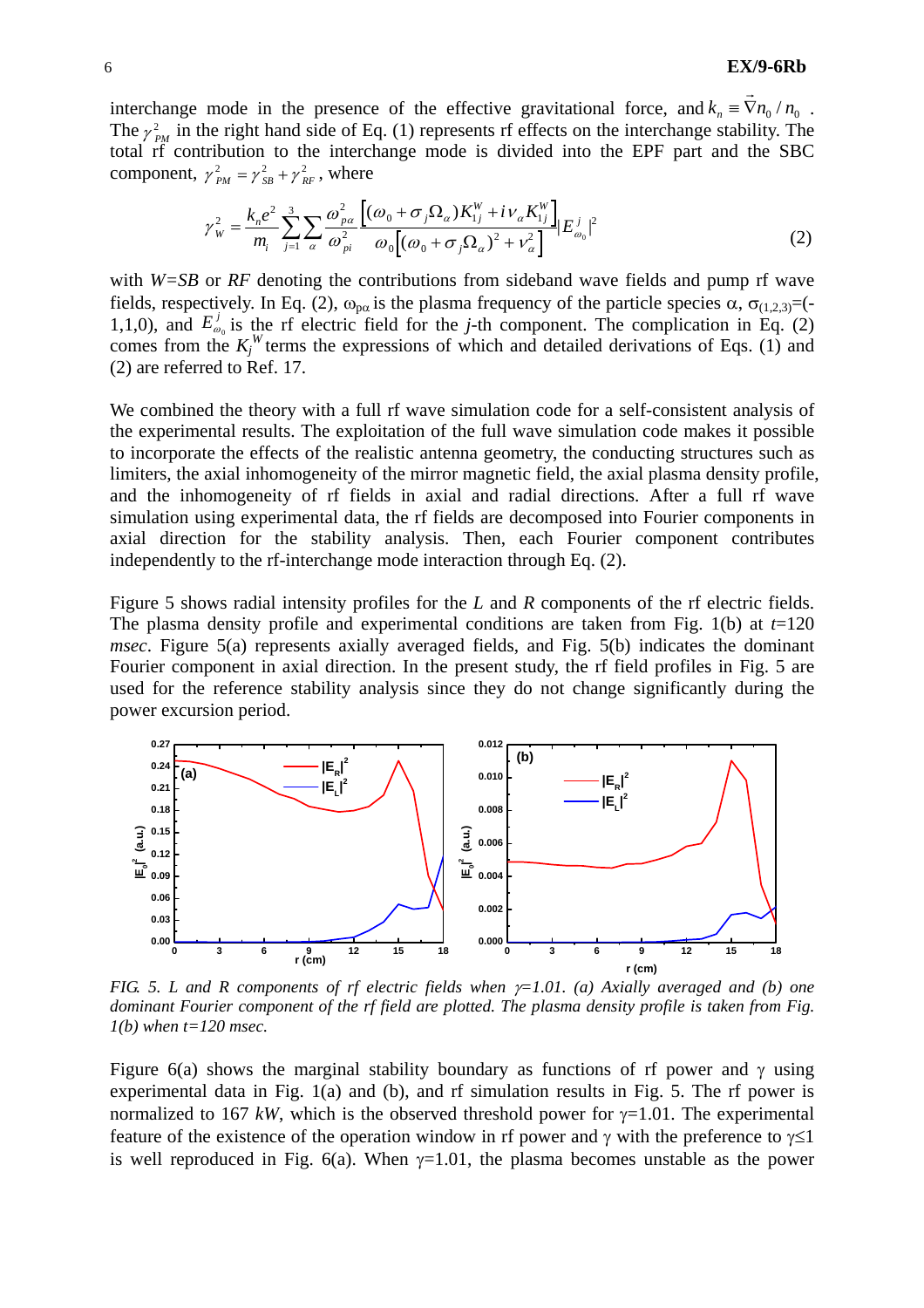decreases below a threshold value. As  $\gamma$  increases slightly from 1.01, the threshold power rises up substantially, making the plasma vulnerable to the interchange stability. This result is consistent with the power excursion experiment when  $\gamma=1.03$ . The ratio of the relative importance of EPF and SBC mechanism,  $|\gamma_{SB}^2|/\gamma_{RF}^2|$ , is plotted in Fig. 6(b) as a function of *r*. As can be seen in Fig. 6(b), the nonlinear SBC process is dominant over the EPF effects for the entire plasma column except for  $r \approx 0$  region where the EPM effect induced by the  $E_R$ component prevails. This leads us to the conclusion that the rf-interchange mode interaction observed in HANBIT experiments, which is performed near the resonance, is originated from the nonlinear SBC process rather than the EPF mechanism.



*FIG. 6. (a) Marginal stability boundary for the interchange mode calculated from Eqs. (1) and (2), as functions of rf power and* γ*. Experimental data given in Fig. 1(a) and (b) when* γ*=1.01 and rf simulation results in Fig. 5 have been used. The existence of interchange-stable operation window as a function of rf power and γ with the preference to*  $γ≤1$  *is reproduced. (b) The SBC process is the dominant rf-interchange mode interaction mechanism for the entire plasma column.*  $|\gamma^2_{\rm SB}|/|\gamma^2_{\rm RF}|$ 

## **5. Conclusions**

We observed the interchange-stable operation window in a rf-heated mirror plasma due to the strong nonlinear interaction between the interchange mode and the pump rf wave. The operation window is a sensitive function of the applied rf power and  $\gamma = \omega_0 / \Omega_i$  with the preference of  $\gamma \leq 1$ . The energy transfer mechanism between the four waves involved in the nonlinear interaction and the physical origin of the observed bulk rotation when the interchange mode becomes unstable will be subjects for future investigation.

\* This work was supported by the Ministry of Korean Science and Technology under the HANBIT project contract.

- [1] J. R. Ferron, N. Hershkowitz, R. A. Breun, S. N. Golovato, and R. Goulding, Phys Rev. Lett. **51** (1983) 1955.
- [2] Y. Yasaka and R. Itatani, Phys. Rev. Lett. **56** (1986) 2811.
- [3] R. Majeski, J. J. Browning, S. Meassick, N. Hershkowitz, T. Intrator, and J. R. Ferron, Phys. Rev. Lett. **59** (1987) 206.
- [4] J. J. Browning, R. Majeski, T. Intrator, N.Hershkowitz, and S. Meassick, Phys. Fluids **31** (1988) 714.
- [5] J. J. Browning, N. Hershkowitz, T. Intrator, R. Majeski, and S. Meassick, Phys. Fluids B **1**, (1989) 1692.